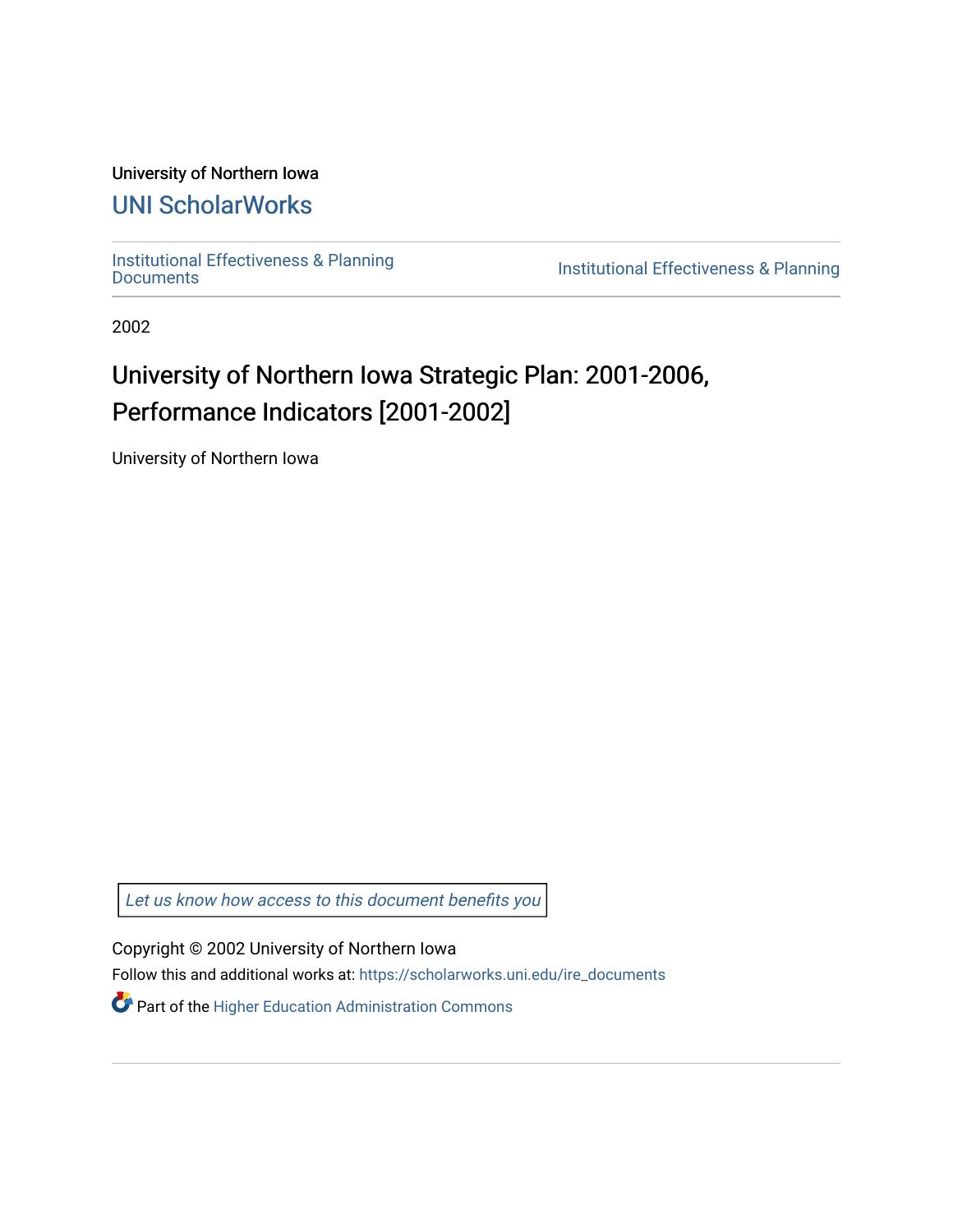#### **University of Northern Iowa Strategic Plan: 2001-2006 PERFORMANCE INDICATORS**

|            | GOAL 1: Provide intellectually stimulating and challenging experiences for students that broaden and<br>deepen their perspective and awareness. |                                                                                                      |                   |                                                                                                                                                       |  |
|------------|-------------------------------------------------------------------------------------------------------------------------------------------------|------------------------------------------------------------------------------------------------------|-------------------|-------------------------------------------------------------------------------------------------------------------------------------------------------|--|
|            |                                                                                                                                                 | <b>Institutional Indicators, MGT Indicators</b>                                                      |                   |                                                                                                                                                       |  |
| <b>UNI</b> | <b>BOR</b>                                                                                                                                      | <b>Performance Indictor</b>                                                                          | <b>Target</b>     | <b>Progress Made</b>                                                                                                                                  |  |
| 1.1.1      | $\mathbf{1}$                                                                                                                                    | Percentage of student credit hours taught by<br>tenure/tenure track faculty.<br>(undergraduate only) | 75%               | 00-01: 63.1%<br>99-00: 67.0%<br>98-99: 68.0%<br>97-98: 72.3%<br>96-97: 76.0%                                                                          |  |
| 1.1.2      | $\overline{5}$                                                                                                                                  | Average undergraduate class<br>Lower Level<br><b>Upper Level</b>                                     | Ave.: 33 Med.: 25 | Median<br>Avg.<br>35.8<br>$00 - 01$ :<br>26<br>99-00:<br>34.6<br>25<br>98-99:<br>32.9<br>25<br>97-98:<br>25<br>33.2<br>96-97:<br>35.5<br>26           |  |
|            |                                                                                                                                                 |                                                                                                      | Ave.: 22 Med.: 23 | $00 - 01$ :<br>25.6<br>25<br>99-00:<br>22.8<br>23<br>98-99:<br>24.2<br>24<br>97-98:<br>23.3<br>22                                                     |  |
|            |                                                                                                                                                 | <b>Both</b>                                                                                          | Ave.: 28 Med.: 24 | 96-97:<br>23.1<br>21<br>$00 - 01$ :<br>32.2<br>26<br>99-00:<br>28.9<br>25<br>98-99:<br>29.2<br>24<br>97-98:<br>28.9<br>24<br>96-97:<br>29.5<br>24     |  |
| 1.2.1      |                                                                                                                                                 | First class enrolled in Honors Program by fall 2002.                                                 | Yes               | Achieved: First freshmen class<br>of 61 students enrolled in Fall<br>2001                                                                             |  |
| 1.3.1      | 3B                                                                                                                                              | Percentage of lower division courses taught by<br>tenure/tenure track faculty                        | 70%               | 00-01: 52.6%<br>99-00: 54.4%<br>98-99: 58.4%                                                                                                          |  |
| 1.4.1      | $\blacksquare$                                                                                                                                  | Programs [that distinguish the University] identified by<br>Fall 2002.                               | Yes               | Institutional data is being<br>analyzed to assist in identifying<br>programs and priorities.                                                          |  |
| 1.5.1      |                                                                                                                                                 | Percentage of graduates [of graduate programs]<br>employed or placed within one year.                | 95                | 00-01: 93.7%<br>99-00: 96.4%                                                                                                                          |  |
| 1.6.1      | 6                                                                                                                                               | Number and percentage of faculty using instructional<br>technology (including computers).            | 90%               | Number of<br>%<br><b>Total Faculty</b><br>00-01: 536 of 614<br>87.3<br>99-00: 542 of 609<br>89.0<br>98-99: 349 of 529<br>66.0<br>97-98:<br>50.0<br>۰. |  |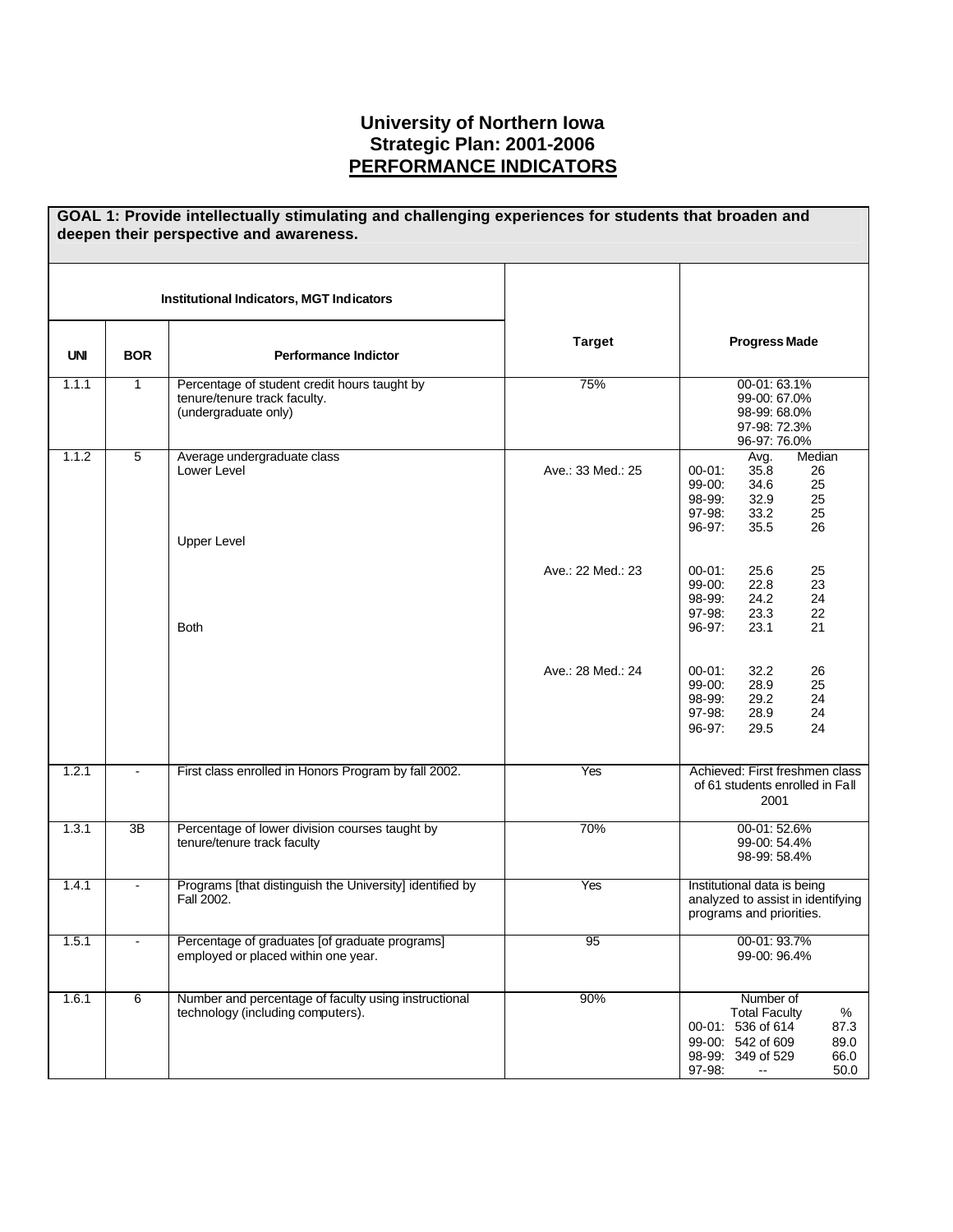| <b>GOAL 1: Continued</b> |                |                                                                                                     |               |                                                                                              |  |
|--------------------------|----------------|-----------------------------------------------------------------------------------------------------|---------------|----------------------------------------------------------------------------------------------|--|
|                          |                | <b>Institutional Indicators, MGT Indicators</b>                                                     |               |                                                                                              |  |
| <b>UNI</b>               | <b>BOR</b>     | <b>Performance Indictor</b>                                                                         | <b>Target</b> | <b>Progress Made</b>                                                                         |  |
| 1.6.2                    | $\overline{7}$ | Number and percentage of general assignment tech-<br>equipped classrooms.                           | 100%          | Total<br>Classrooms Wired<br>%<br>$00-01:$<br>267<br>95<br>254<br>93<br>246<br>264<br>99-00: |  |
| 1.6.3                    | 8              | Percentage of course sections in which computers are<br>used as an integral teaching aid.           | 46%           | 00-01:34.8%<br>99-00: 35.2%                                                                  |  |
| 1.7.1                    |                | Number of students having an international learning<br>experience. [Degree Seeking Students at UNI] | 450           | 99-00: 392<br>98-99:409                                                                      |  |
| 1.7.2                    | $\blacksquare$ | Number of international students enrolled. [Fall semester<br>only]                                  | 375           | 00-01:339<br>99-00: 309<br>98-99: 319<br>97-98: 294                                          |  |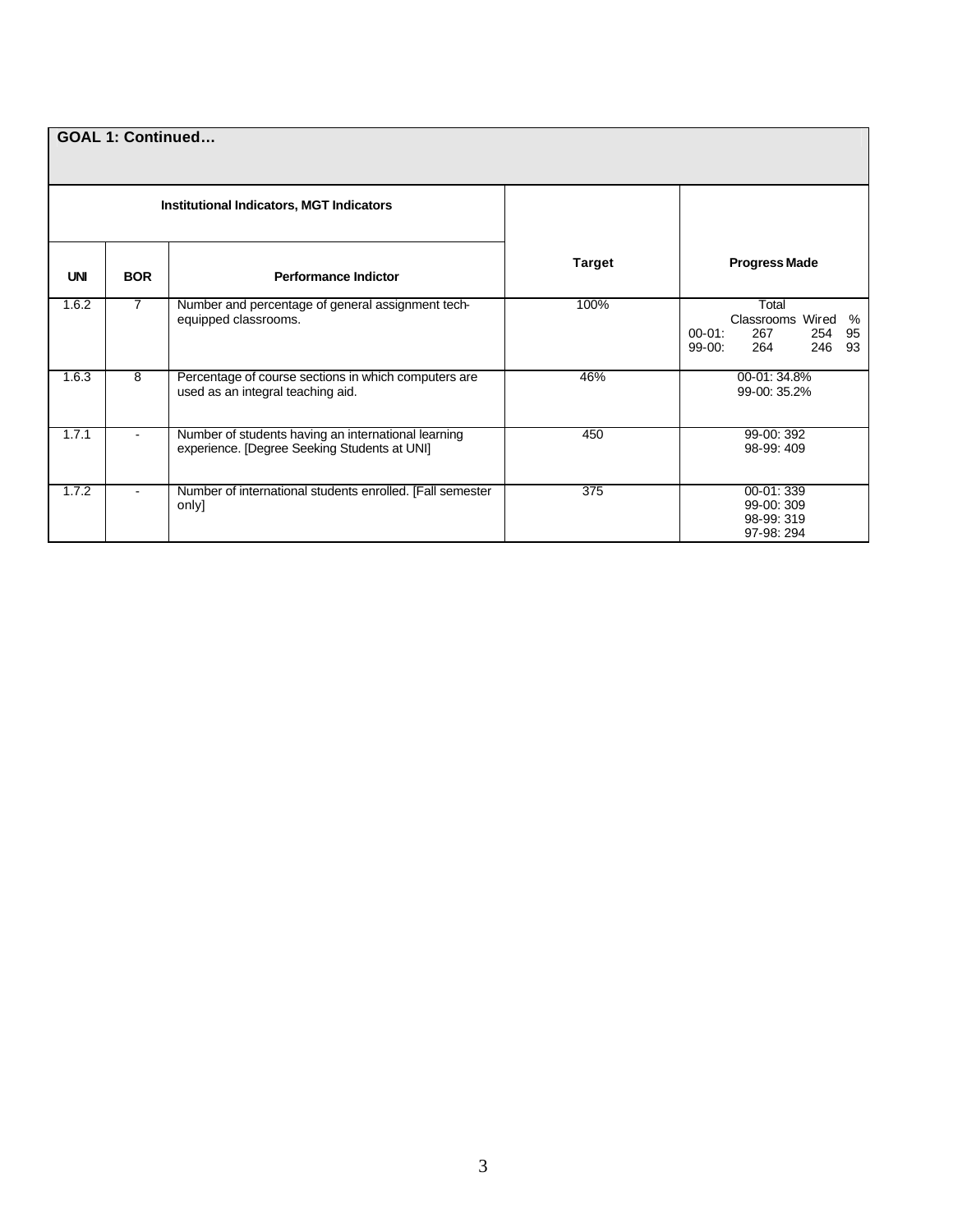|            | Goal 2: Support creative and intellectually rigorous teaching and scholarship. |                                                                            |               |                                                                                             |  |  |  |
|------------|--------------------------------------------------------------------------------|----------------------------------------------------------------------------|---------------|---------------------------------------------------------------------------------------------|--|--|--|
|            |                                                                                | Institutional Indicators, MGT Indicators                                   |               |                                                                                             |  |  |  |
| <b>UNI</b> | <b>BOR</b>                                                                     | <b>Performance Indictor</b>                                                | <b>Target</b> | <b>Progress Made</b>                                                                        |  |  |  |
| 2.1.2      | 6                                                                              | Number of faculty using instructional technology<br>(including computers). | 90%           | 00-01: 87.3%<br>99-00: 89.0%<br>98-99: 66.0%<br>97-98: 50.0%                                |  |  |  |
| 2.2.1      | 18                                                                             | Sponsored funding per year in millions of dollars.                         | \$15.2 m      | 00-01: \$19.4 m<br>99-00: \$18.1 m<br>98-99: \$10.1 m<br>97-98: \$11.9 m<br>96-97: \$10.4 m |  |  |  |
| 2.2.2      | 22                                                                             | Number of intellectual property disclosures.                               | Monitor       | $00-01:0$<br>$99-00:0$<br>$98-99:5$<br>97-98:4<br>$96-97:3$                                 |  |  |  |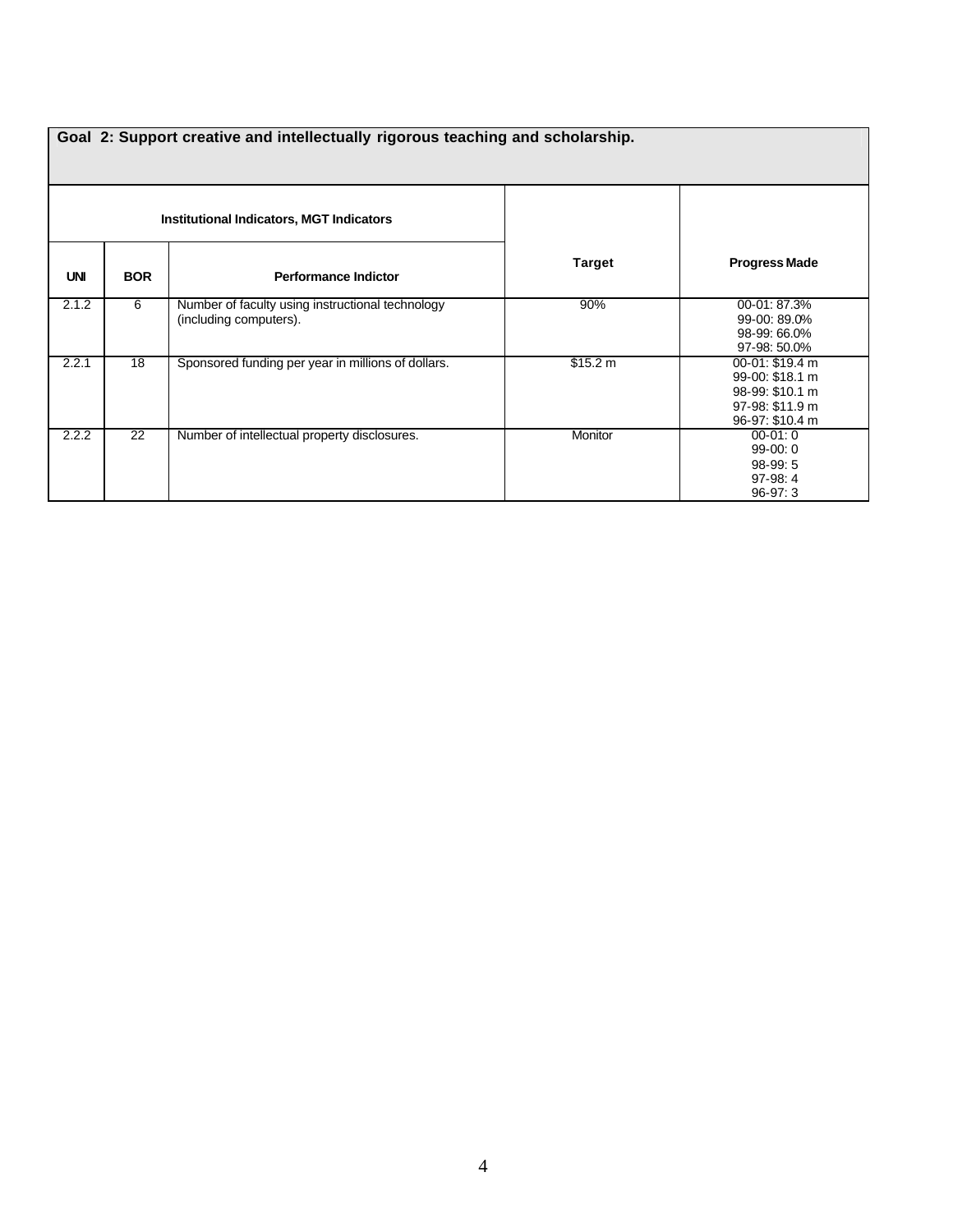#### **Goal 3: Expand the involvement of the University in addressing critical local, state, national and global needs that also enrich the educational experiences offered by the University.**

| <b>Institutional Indicators, MGT Indicators</b> |                |                                                                                                             |                                      | <b>Progress Made</b>                                                                                                                                                |
|-------------------------------------------------|----------------|-------------------------------------------------------------------------------------------------------------|--------------------------------------|---------------------------------------------------------------------------------------------------------------------------------------------------------------------|
| <b>UNI</b>                                      | <b>BOR</b>     | <b>Performance Indictor</b>                                                                                 | Target                               |                                                                                                                                                                     |
| 3.1.1                                           | $\blacksquare$ | Biennial marketing survey.                                                                                  | Yes                                  | 2001: Survey is in development<br>1999: Last report completed                                                                                                       |
| 3.2.1                                           | 28             | Headcount enrollments in credit/non-credit courses<br>offered through extension and continuing education.   | Credit: 10,000<br>Non-credit: 18,500 | Credit<br>Non-credit<br>9,845<br>12,782<br>00-01:<br>8,945<br>16,772<br>99-00:<br>18,651<br>98-99:<br>9,066<br>97-98<br>8,952<br>16,278<br>16,379<br>96-97<br>7,793 |
| 3.2.2                                           | 40             | Off-campus student enrollment in degree programs<br>offered through distance learning (fall semester only). | <b>UG: 90</b><br>Grad: 550           | Graduate<br>Undergrad.<br>109<br>$00 - 01$<br>562<br>80<br>99-00<br>438<br>98-99:<br>63<br>508<br>97-98<br>62<br>391<br>54<br>96-97<br>331                          |
| 3.3.1                                           |                | Annual technology transfer report.                                                                          | Yes                                  | Yes                                                                                                                                                                 |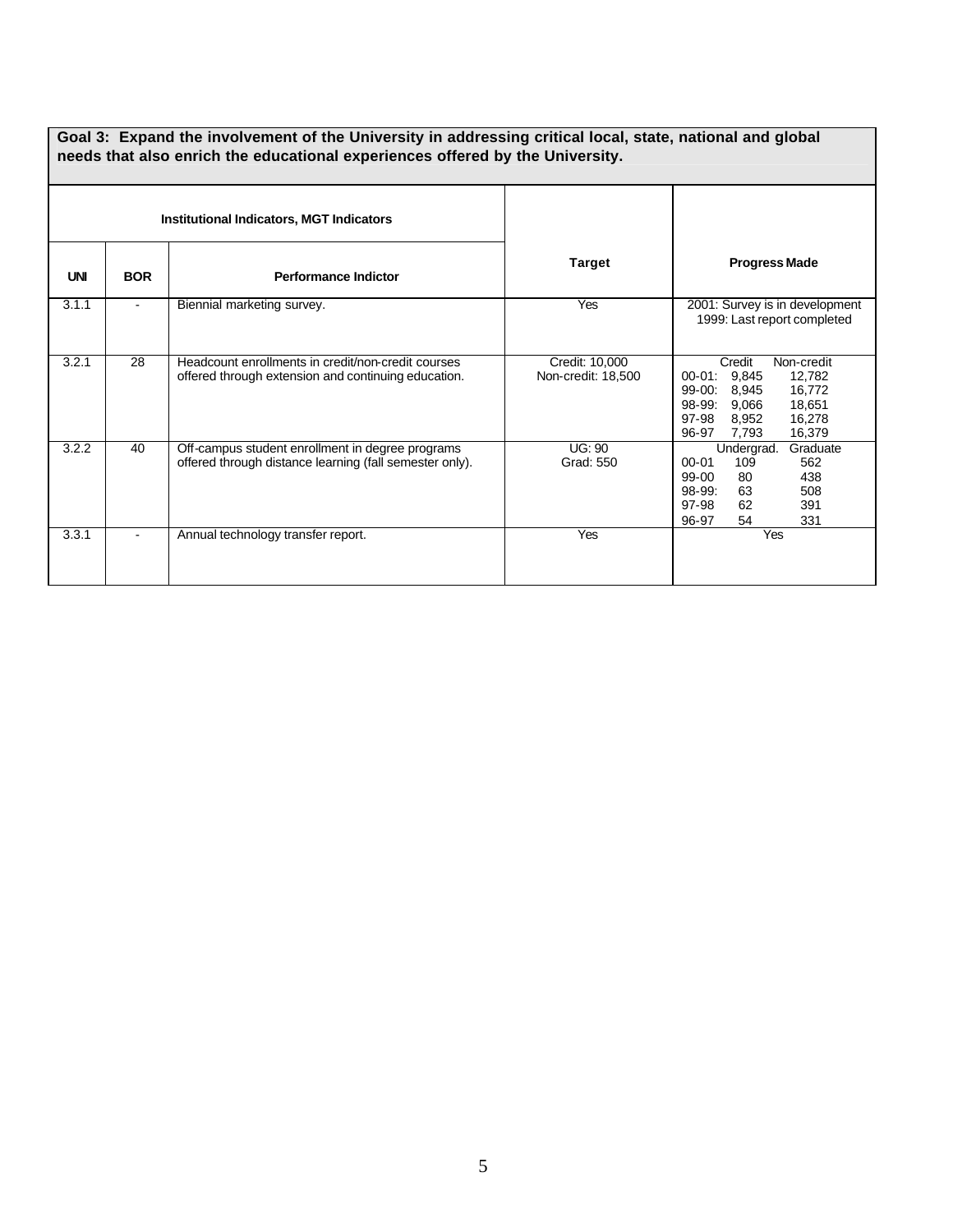|            | Goal 4: Strengthen a University culture characterized by diversity, collegiality and mutual respect. |                                                                                                                                                                                                          |                                                                                                                          |                                                                                                                                                                                                                                                                                                                                                                                                                                                                                                                                                                                                                                                                                                                                                                           |  |
|------------|------------------------------------------------------------------------------------------------------|----------------------------------------------------------------------------------------------------------------------------------------------------------------------------------------------------------|--------------------------------------------------------------------------------------------------------------------------|---------------------------------------------------------------------------------------------------------------------------------------------------------------------------------------------------------------------------------------------------------------------------------------------------------------------------------------------------------------------------------------------------------------------------------------------------------------------------------------------------------------------------------------------------------------------------------------------------------------------------------------------------------------------------------------------------------------------------------------------------------------------------|--|
|            |                                                                                                      | <b>Institutional Indicators, MGT Indicators</b>                                                                                                                                                          |                                                                                                                          |                                                                                                                                                                                                                                                                                                                                                                                                                                                                                                                                                                                                                                                                                                                                                                           |  |
| <b>UNI</b> | <b>BOR</b>                                                                                           | <b>Performance Indictor</b>                                                                                                                                                                              | <b>Target</b>                                                                                                            | <b>Progress Made</b>                                                                                                                                                                                                                                                                                                                                                                                                                                                                                                                                                                                                                                                                                                                                                      |  |
| 4.1.1      | 41                                                                                                   | Racial/ethnic composition of<br>student populations in<br>percentages.                                                                                                                                   | 8.5%                                                                                                                     | Fall 01: 5.1%<br>Fall 00: 4.8%<br>Fall 99: 4.3%<br>Fall 98: 4.0%<br>Fall 97: 4.0%                                                                                                                                                                                                                                                                                                                                                                                                                                                                                                                                                                                                                                                                                         |  |
| 4.1.2      | $\overline{42}$                                                                                      | Graduate and<br>undergraduate student<br>retention and graduation<br>rates by ethnic/racial<br>composition in percentages.                                                                               | <b>6-Year Graduation Rates</b><br>Native Am.<br>48.3%<br>48.1%<br>African Am.<br>62.9%<br>Asian Am.<br>Hispanic<br>46.3% | 2000<br>1997<br>1995<br>Entry year<br>Retention 4 yr gra-<br>6 yr gra-<br>duation<br>duation<br>40.0%<br>Native Am.<br>100%<br>$0.0\%$<br>7.9%<br>44.8%<br>African Am.<br>79.1%<br>77.8%<br>15.8%<br>78.9%<br>Asian Am.<br>Hispanic<br>70.4%<br>0.0%<br>45.5%<br>White<br>84.2%<br>29.6%<br>64.9%<br>84.0%<br>64.2%<br>Overall<br>28.8%<br>Minority (all)<br>78.0%<br>14.1%<br>53.3%<br>1999<br>1994<br>Entry year<br>1996<br>Retention 4 yr gra-<br>6 yr gra-<br>duation<br>duation<br>Native Am.<br>60.0%<br>25.0%<br>0%<br>68.0%<br>3.6%<br>42.5%<br>African Am.<br>73.7%<br>41.9%<br>Asian Am.<br>24.0%<br>64.3%<br>14.3%<br>36.4%<br>Hispanic<br>White<br>82.1%<br>34.0%<br>63.3%<br>81.4%<br>62.2%<br>Overall<br>33.2%<br>68.2%<br>14.1%<br>39.5%<br>Minority (all) |  |
| 4.2.1      | $\blacksquare$                                                                                       | Student climate survey<br>Q. UNI provides a<br>welcoming and responsive<br>environment for members of<br>the UNI community who<br>have unique needs that may<br>affect their opportunity for<br>success. | 75%                                                                                                                      | 00-01:76.1%                                                                                                                                                                                                                                                                                                                                                                                                                                                                                                                                                                                                                                                                                                                                                               |  |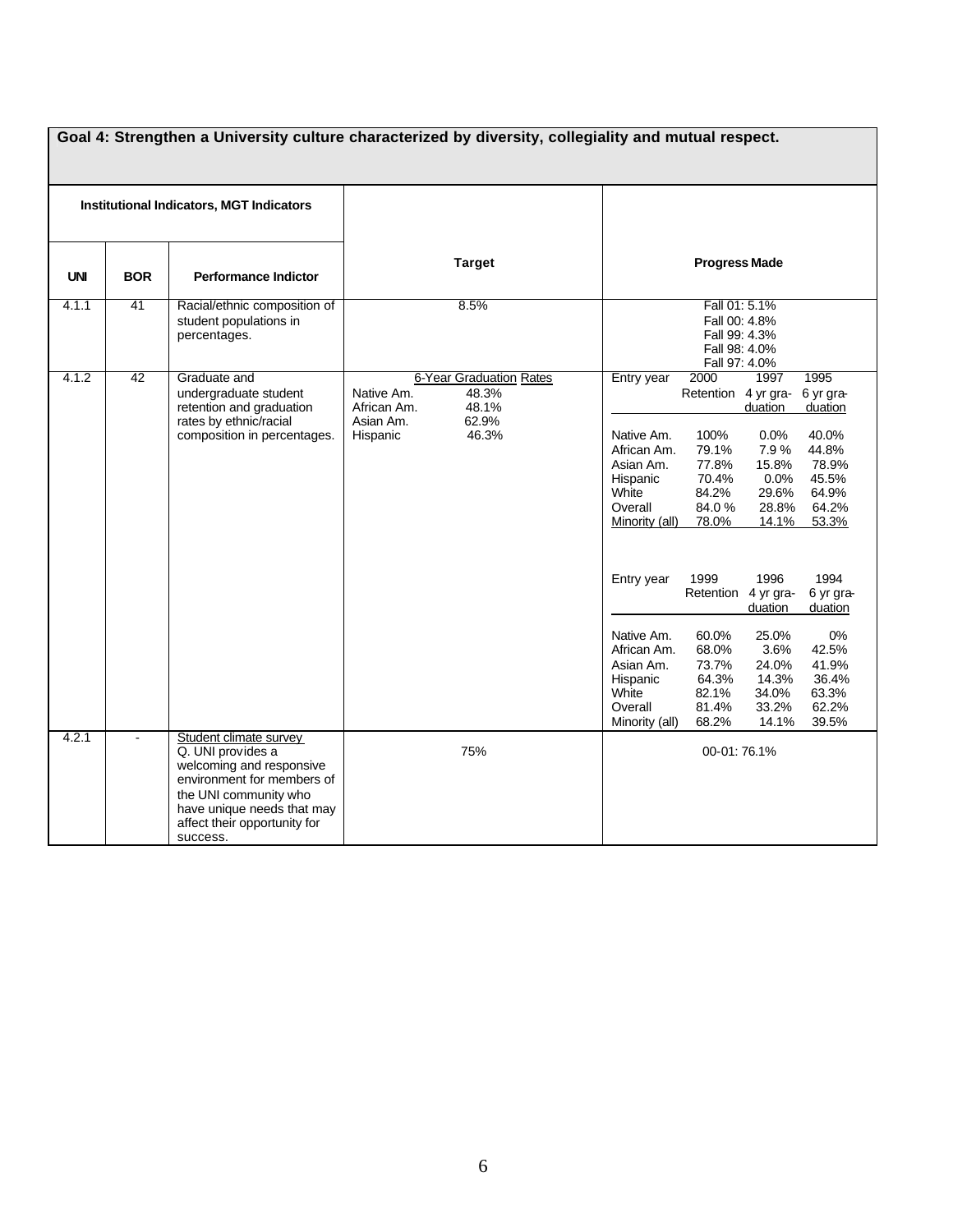|            |                | <b>Institutional Indicators, MGT Indicators</b>                                                                                                                                                                                                                                |                                     |                                                                                                                                                                                                                                                 |
|------------|----------------|--------------------------------------------------------------------------------------------------------------------------------------------------------------------------------------------------------------------------------------------------------------------------------|-------------------------------------|-------------------------------------------------------------------------------------------------------------------------------------------------------------------------------------------------------------------------------------------------|
| <b>UNI</b> | <b>BOR</b>     | <b>Performance Indictor</b>                                                                                                                                                                                                                                                    | <b>Target</b>                       | <b>Progress Made</b>                                                                                                                                                                                                                            |
| 5.1.1      | $\blacksquare$ | Campus crime statistics.                                                                                                                                                                                                                                                       | Monitor                             | Numerous units on campus<br>monitor and report campus<br>crime statistics under the<br>direction of UNI Public Safety.<br>Public Safety provides an<br>annual report of campus crime<br>statistics that is made available<br>on UNI's web site. |
| 5.1.2      |                | Annual worker compensation claims.                                                                                                                                                                                                                                             | Monitor                             | FY 01: 112<br>FY 00: 113<br>FY 99: 140<br>FY 98: 165<br>FY 97: 154                                                                                                                                                                              |
| 5.2.1      |                | Child care services: Number of children served (PLS +<br>residence)                                                                                                                                                                                                            | Monitor                             | Price Lab<br>$00-01: 53$<br>99-00<br>53<br><b>University Apartments</b><br>$00-01:42$<br>99-00:20                                                                                                                                               |
| 5.2.2      |                | Child care services: Diminish gap between need and<br>served (number on waiting list).                                                                                                                                                                                         | Monitor                             | # on waiting list<br>00-01:157<br>99-00: 142                                                                                                                                                                                                    |
| 5.3.1      |                | Faculty/staff climate survey<br>Q. UNI provides opportunities for mentoring and social<br>interaction among students, faculty and staff.<br>Student climate survey<br>Q. UNI provides opportunities for mentoring and social<br>interaction among students, faculty and staff. | Faculty/staff: 65%<br>Students: 65% | Faculty/staff<br><b>Students</b><br>00-01<br>87.9%<br>76.6%                                                                                                                                                                                     |
| 5.4.1      |                | Faculty/staff climate survey<br>Q. UNI provides opportunities for participation in<br>university governance activities.<br>Student climate survey<br>Q. UNI provides opportunities for participation in<br>university governance activities.                                   | Faculty/staff: 75%<br>Students: 75% | Faculty/staff<br><b>Students</b><br>90.8%<br>72.9%<br>$00 - 01$                                                                                                                                                                                 |

# **Goal 5: Foster a supportive living, learning and working environment with services and programs that**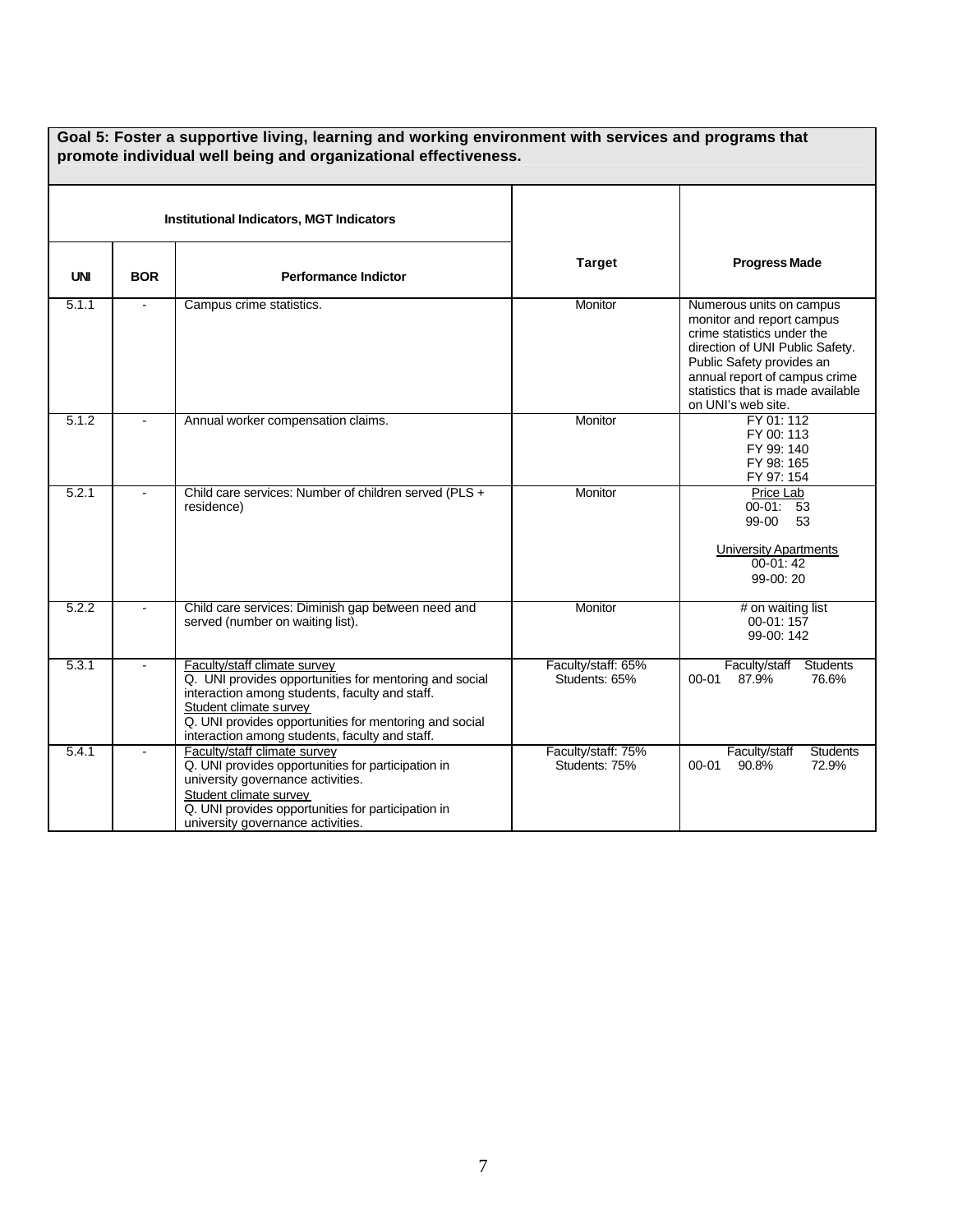**Goal 6: Enhance the quality, diversity and number of human resources available to meet the needs of the university.**

| <b>Institutional Indicators, MGT Indicators</b> |            |                                                                  |                       |                                                             |
|-------------------------------------------------|------------|------------------------------------------------------------------|-----------------------|-------------------------------------------------------------|
| <b>UNI</b>                                      | <b>BOR</b> | Performance Indictor                                             | <b>Target</b>         | <b>Progress Made</b>                                        |
| 6.1.1                                           | -          | Number of continuing education credits earned [by UNI<br>staff]. | 11,120 Training Hours | <b>Training Hours</b><br>00-01<br>14,508<br>99-00<br>10,109 |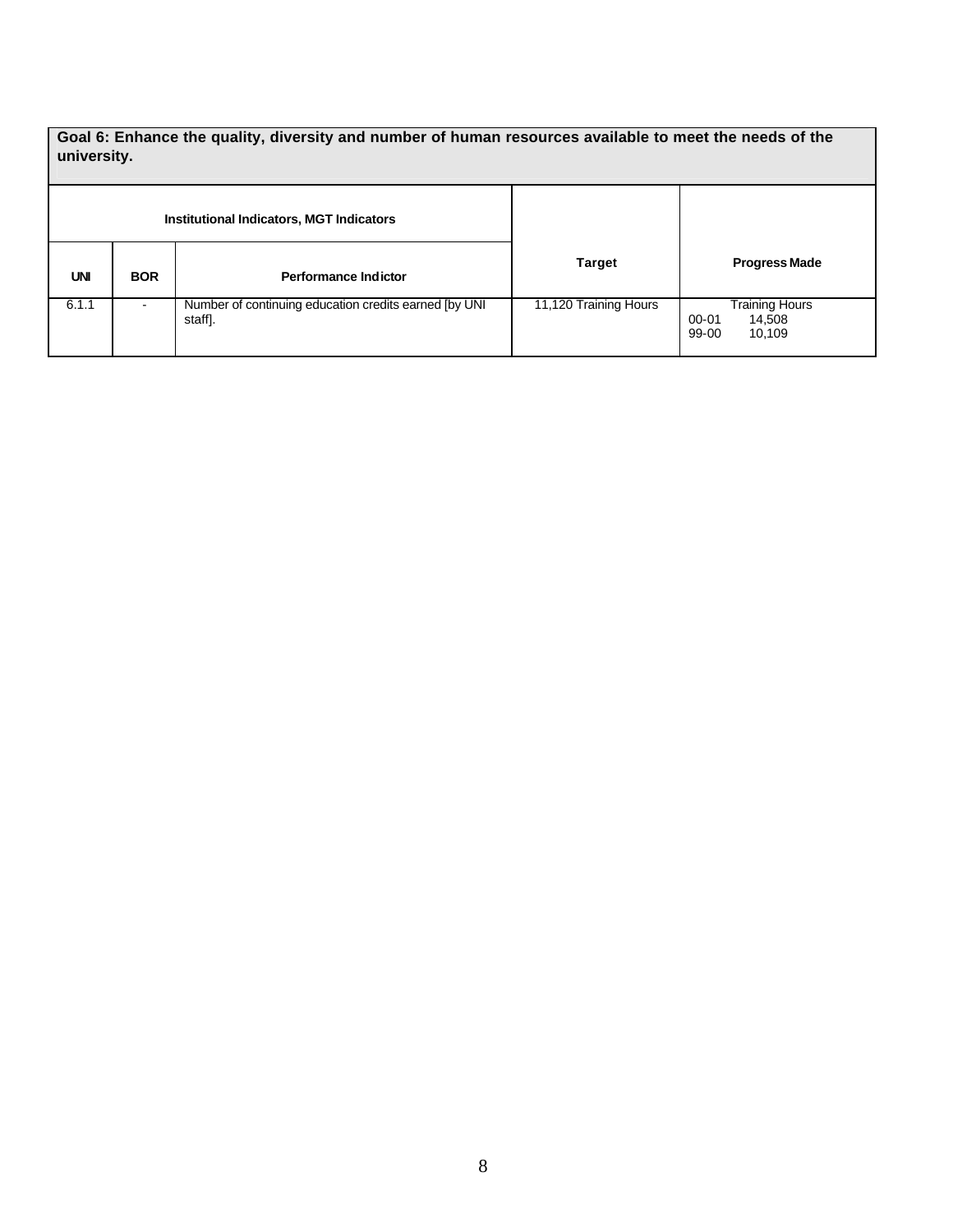| Goal 7: Continue to improve capital, physical and informational resources at the university. |                |                                                                                           |               |                                                              |  |
|----------------------------------------------------------------------------------------------|----------------|-------------------------------------------------------------------------------------------|---------------|--------------------------------------------------------------|--|
|                                                                                              |                | <b>Institutional Indicators, MGT Indicators</b>                                           |               |                                                              |  |
| <b>UNI</b>                                                                                   | <b>BOR</b>     | <b>Performance Indictor</b>                                                               | <b>Target</b> | <b>Progress Made</b>                                         |  |
| 7.1.1                                                                                        | $\overline{7}$ | Number and percentage of general assignment tech-<br>equipped classrooms.                 | 100%          | 00-01: 95%<br>$99-00:93%$                                    |  |
| 7.2.1                                                                                        | 6              | Number and percentage of faculty using instructional<br>technology (including computers). | 90%           | 00-01: 87.3%<br>99-00: 89.0%<br>98-99: 66.0%<br>97-98: 50.0% |  |
| 7.2.2                                                                                        |                | Number and percentage of general assignment tech-<br>equipped classrooms.                 | 100%          | 00-01: 95%<br>99-00: 93%                                     |  |
| 7.2.3                                                                                        | 8              | Percentage of course sections in which computers are<br>used as an integral teaching aid. | 46%           | 00-01: 34.8%<br>99-00: 35.2%                                 |  |